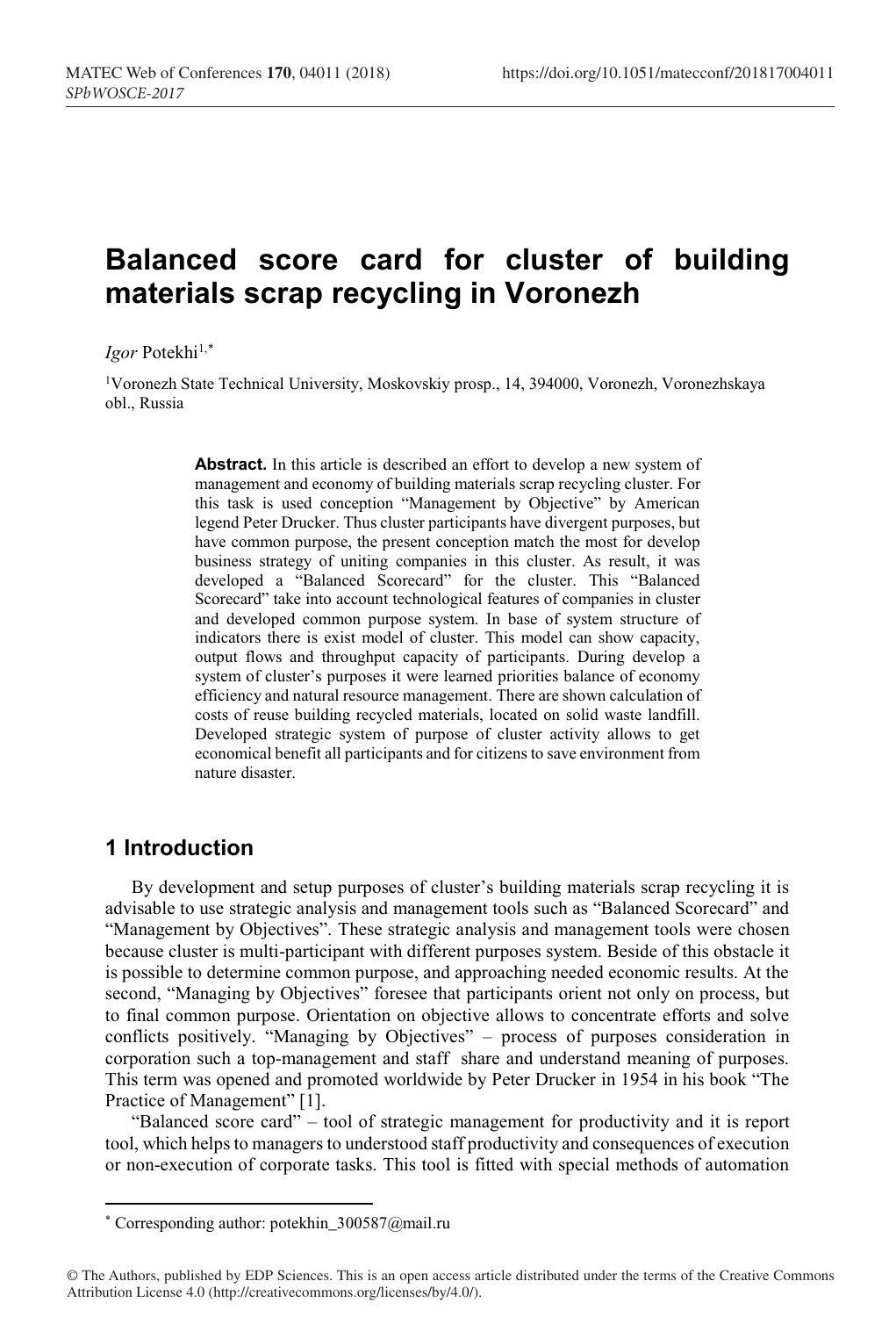and projection. Company develop "Key Performance Indicators" (abbr. KPI) system for own strategy . Main part these system is used to explore efficiency of administrative and management staff. System of KPI could be divide on overdue and advance. To overdue belongs financial indicators. Financial indicators demonstrate link with owners needs and corporation's possibility of cash flow generation, however out of their character, can't show current efficiency and each activities of company. Operative (advance) indicators show the current activity of departments and company. Advance indicators answer – which cash flow should be in future and which quality should have processes and products to satisfy customer. KPI is a part of Balanced Scorecard system, in which settled cause-effect relations between purposes and indicators to see laws and depended factors in business [2, 3].

In the table 1 are shown characteristics of companies' activity in different sectors of process "demolition-recycling-reuse in new house construction". In the table 1 is shown business structure, consists of 3 components: supply a building materials scrap, scrap recycling, sell recycled materials. For each component are defined activities and problems. Supply problems are absence of landing places for building scrap and absence of information about location and capacity of this places. Recycling problems are absence of heavy loading machines and manipulators to manage heavy masses of scrap and recycled materials. In sales of recycled material the main problem is absence of trust in quality of this materials between potential customers and problems of reuse this materials in industrial sector of building structures manufacturing [4, 5, 6].

| <b>Business structure</b> | <b>Description of structure's functions</b>                               |
|---------------------------|---------------------------------------------------------------------------|
| Supply of building        | Activity 1: building demolition                                           |
| materials scrap           | Activity 2: collection a materials out from building demolition           |
|                           | Problem 1: landing, information about geographical location               |
|                           | Problem 2: legitimacy of purchasing building materials scrap              |
| Recycling of building     | Activity 1: sorting                                                       |
| materials scrap to re-    | Activity 2: warehousing                                                   |
| useable materials         | Activity 3: small repair                                                  |
|                           | Activity 4: cleaning from contaminations                                  |
|                           | Problem 1: licensing of operation with materials scrap                    |
|                           | Problem 2: absence of technologies of refining building scrap materials.  |
|                           | Need a large staff, heavy equipment and squares of warehousing            |
| Construct and sell        | Activity 1: new low-rise house or new facility made from reusable         |
| new houses, made          | materials                                                                 |
| from re-useable           | Activity 2: sale reusable building materials                              |
| materials                 | Problem 1: absence of trust and information from people about reliability |
|                           | and strength of reusable materials and houses from these materials        |

**Table 1.** Characteristic of business structure devoted to construction low-rise buildings made from reused demolished buildings materials.

In table 2 is presented a structure of reviewed in table 1 companies' structure and their purposes. It is need to ensure in purposes divergence. Structure consists of 4 participants – supplier of materials from demolished houses, recycler of materials, builder of new houses out form reusable materials and non-production participants. In this table is shown common purposes and tasks for whole structure. Exploring a Table 2, we can make a conclusion, that beside of participants interests difference, there are common purposes, which they can achieve only in cooperation. But achieving those purpose ask to solute some tasks, which need strong science, technological and organization skills [13, 14, 15, 16, 17, 18].

In the Table 3 is presented system of Key Performance Indicators (abbr. KPI) for the cluster, which unite companies with different kind of activities. It needs to prove a links of KPI of each participant between their and with common purpose. Balancing KPI have to be done for each participant and for cluster. For example, for demolition works contractor his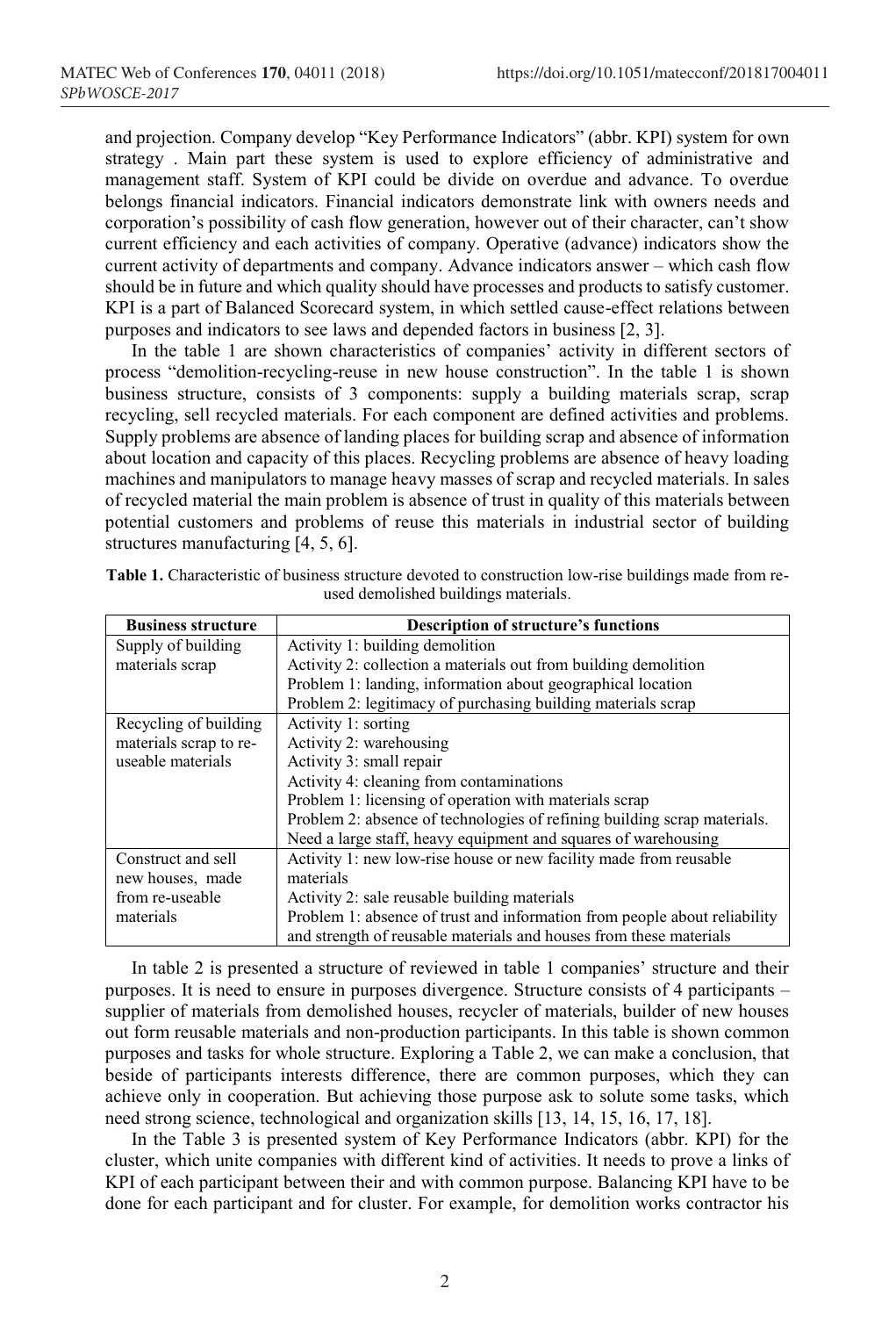KPI for cost of utilization in legitimize landfill and to non-legitimize landfill have to be non equal. Ration between KPI Demolisher and Recycler have to relation as dependent parameters. KPI of cluster participant and whole cluster could be not related analytically, because for one it is limit, for cluster it is final results

| Supplier<br>of building scrap from<br>demolition site                                 | Recycler<br>of building scrap to<br>reusable building<br>materials | Builder<br>of new house made<br>from reusable<br>materials | Non-production<br>participants:<br>-buyers of new houses<br>-city authority<br>-environment<br>administration<br>-waste landfill owners<br>-owners of lands |  |  |
|---------------------------------------------------------------------------------------|--------------------------------------------------------------------|------------------------------------------------------------|-------------------------------------------------------------------------------------------------------------------------------------------------------------|--|--|
| Common purposes                                                                       |                                                                    |                                                            |                                                                                                                                                             |  |  |
| Purpose 1: decreasing quantity and size (square, volume) of non-legal waste landfills |                                                                    |                                                            |                                                                                                                                                             |  |  |

Purpose 2: decreasing costs on utilization of building scrap

Tasks for achieving common purposes:

Task 1: Find a place or issue, where reusable building materials could be used again in large quantities

Task 2: Find a possibility to maximal utilization of building scrap, taking into account Task 1 Task 3: Find a possibility of maximal recycling of building scrap to useful building products

| <b>Cluster participant</b> | <b>System of Key Performance Indicators</b>                                                                       |  |  |
|----------------------------|-------------------------------------------------------------------------------------------------------------------|--|--|
| Supplier                   | KPI 1 Cost of utilization of building material scrap - legitimacy carrying                                        |  |  |
| of building scrap          | out and landfill                                                                                                  |  |  |
| from demolition site       | KPI 2 Cost of carrying out to non-legitimacy landfill                                                             |  |  |
| Recycler                   | KPI 3 Cost of recycling building material scrap to reusable products                                              |  |  |
| of building scrap to       | KPI 4 Share from whole quantity of utilized building scrap, pushed to                                             |  |  |
| reusable building          | reuse in new house building                                                                                       |  |  |
| materials                  |                                                                                                                   |  |  |
| Buyer                      | KPI 5 Cost of purchase reusable building materials                                                                |  |  |
| of new house made          | KPI 6 Cost of building new house or capacity from reusable building                                               |  |  |
| from reusable              | materials                                                                                                         |  |  |
| materials                  |                                                                                                                   |  |  |
| Non-production             | KPI 7 Total quantity of utilized building materials scrap                                                         |  |  |
| participant:               | KPI 8 Share from whole quantity of utilized building materials scrap,                                             |  |  |
| city authority and         | pushed to reuse in new house building                                                                             |  |  |
| society                    | KPI 9 Share from whole quantity of utilized building materials scrap,                                             |  |  |
|                            | pushed to legitimacy waste landfill                                                                               |  |  |
|                            | KPI 10 Share from whole quantity of utilized building materials scrap,<br>pushed to non-legitimacy waste landfill |  |  |
|                            | KPI 11 Square size and increase of square size of non-legitimacy waste                                            |  |  |
|                            | landfill                                                                                                          |  |  |
| Non-production             | KPI 12 Square size and increase of square size of non-legitimacy waste                                            |  |  |
| participant:               | landfill                                                                                                          |  |  |
| waste landfill owner       | KPI 13 Square size of non-suitable lands for agriculture, forestry and                                            |  |  |
|                            | living                                                                                                            |  |  |
| Whole cluster as a         | KPI 14 Decreasing quantity and square size of non-legitimacy waste                                                |  |  |
| system                     | landfills (interests of city administration, citizens)                                                            |  |  |
|                            | KPI 15 Decreasing costs on utilization of building material scrap (interest                                       |  |  |
|                            | of demolition works contractors, real estate developers, builders, city                                           |  |  |
|                            | administration)                                                                                                   |  |  |

**Table 3.** KPI system for cluster of building materials scrap recycling.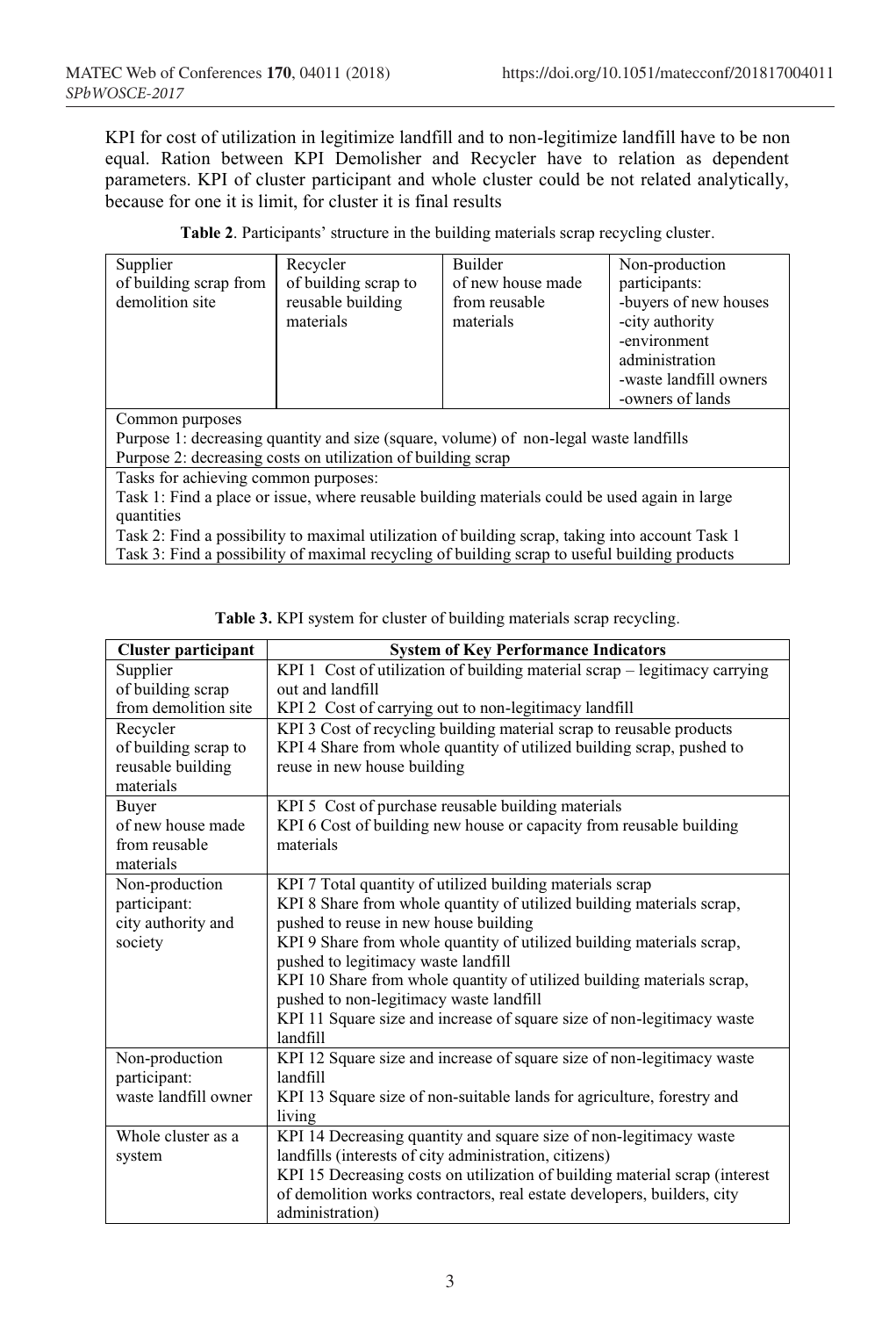## **2 Problem**

Problem of building scrap recycling cluster absence in Voronezh, and in whole Russia. This problem is a result of hope on large lands reserve, lack of technical and science proving of building scrap recycling necessity and divergence in purposes of building companies, waste landfills owners, and citizens.

From 2016 till 2020 year after demolition of tumbledown houses in the city, to operating legitimize waste landfills will be send not less 1 million tons of building scrap. This volume of scrap will fulfilled landfill so fast as at once. There are 1 million of mineral materials would be lost. Because of it 1 million of virgin materials have to be mined again. These materials at minimum could be use for filling foundation pits and another kind of pits [19, 20, 21, 22, 23, 24]. In the table 4 is presented divergence of cluster participants purposes.

| Participant                          | <b>Purposes</b>                                         |  |
|--------------------------------------|---------------------------------------------------------|--|
| Demolition works contractor          | Minimum spend of time and money for demolition house    |  |
| Waste landfill owner                 | Minimum costs on exploitation of waste landfill and its |  |
|                                      | lifetime extension                                      |  |
| Recycler of building materials scrap | Compensation costs on recycling                         |  |
| Voronezh Technical State University  | Engineering control under processes                     |  |
| Building companies                   | Minimal cost of building materials                      |  |
|                                      | Stable quality of building materials                    |  |
| Owners of raw virgin construction    | Maximal benefit from deposit exploitation               |  |
| materials deposits                   |                                                         |  |
| Consumer (citizens)                  | Good quality of house, minimal costs                    |  |
| City administration                  | Minimal wasting of lands                                |  |
|                                      | Support hygienic condition in the city                  |  |
|                                      | Support cost level on living houses                     |  |
|                                      | Support civilian legal order                            |  |
| Seller a reusable building materials | Maximal benefit from activity                           |  |
| and products out from it             | Stable income                                           |  |
|                                      | Decrease a tax base                                     |  |
| Companies – manufacturing building   | Maximal benefit from activity                           |  |
| materials                            | Stable income                                           |  |
|                                      | Decrease tax base                                       |  |

**Table 4.** Purposes' divergence of cluster participants.

## **3 Problem solution model**

For solution problem it is need to compose its detailed description. It was chosen two kinds of problem's presentation. The first kind is organizational structure of cluster. The second kind is flow and capacity diagram of cluster structure. In the first kind of model is presented geographical location of system's parts, owners of parts and relations in the system. In this model we can see, that take part private companies, university, city administration. Geographically all participants are non concentrated.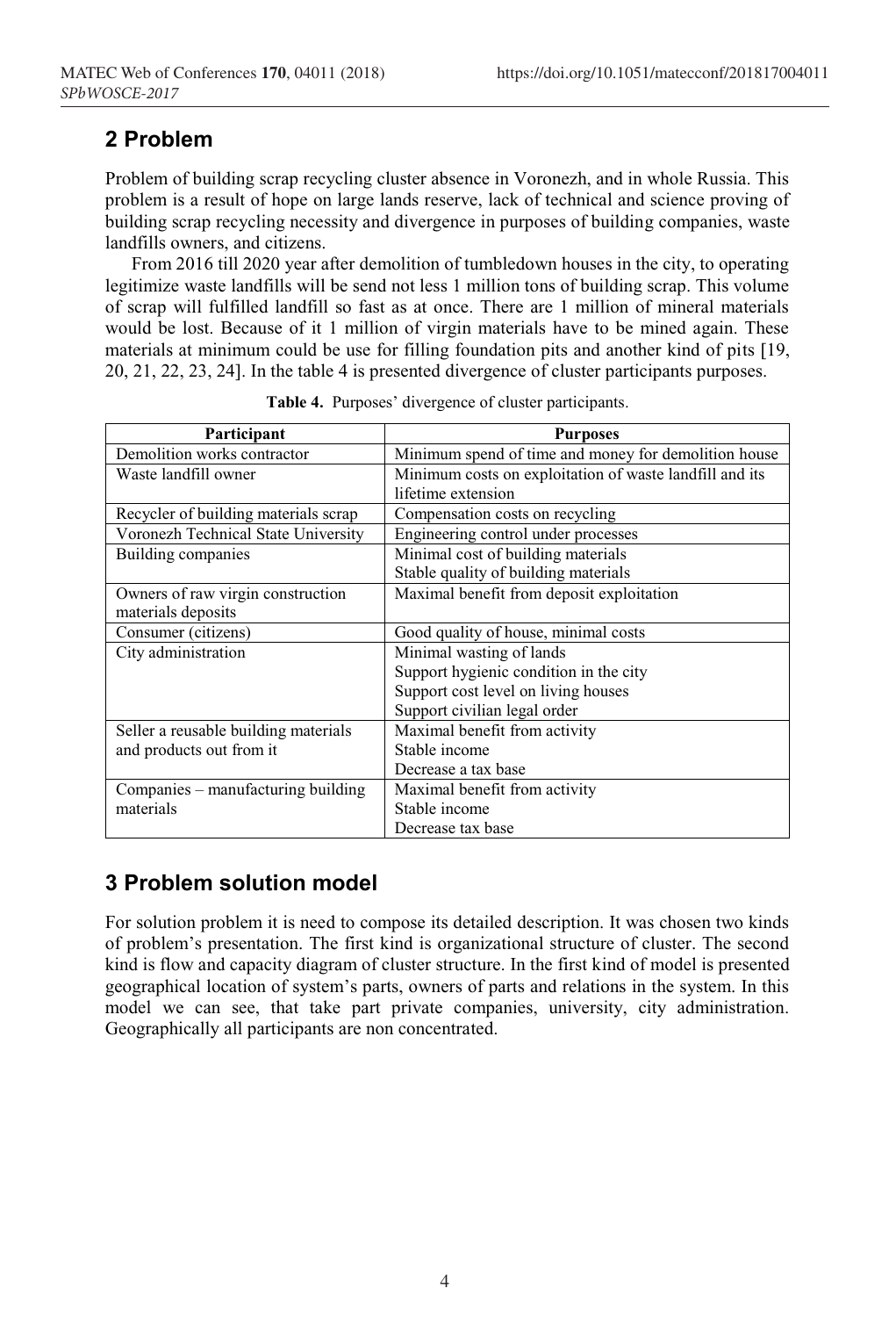

**Fig. 1**. Participant's distribution to roles in the cluster of building materials scrap recycling.

In the second model were presented volume of flows of materials from one part system to another part, and volume capacity of parts. For example, volume capacity of part 1 is 300 units, and by input in it flow with volume 10 units, we got fulfillment this part in 30 cycles. There are acting another rules of functioning this model:

1) By fulfillment part "Waste landfill" more than it's volume capacity, begins itself automatically renewing. By this cause, expenditures of citizens rise, and it decrease volume capacity of part "Buyers of new houses";

2) Volume capacity of part "Sorting and recycling of building scrap" shows square capacity of place of warehousing and sorting of recycling process of building materials scrap;

3) Throughput capacity of part "Sorting and recycling of building scrap" shows velocity of recycling incoming quantity of building scrap from demolished houses and another building processes;

4) Volume capacity of part "Buyers of new houses" could be increased due to increasing flows of scrap materials to part "Sorting and recycling of building scrap" and due to improving sell conditions to buyers.





Cause of cancel from using existed technologies of manufacturing reusable building materials from building scrap is prevailing economical interests above environment interests in modern society [7-12]. The second cause is possibility of using large reserve of national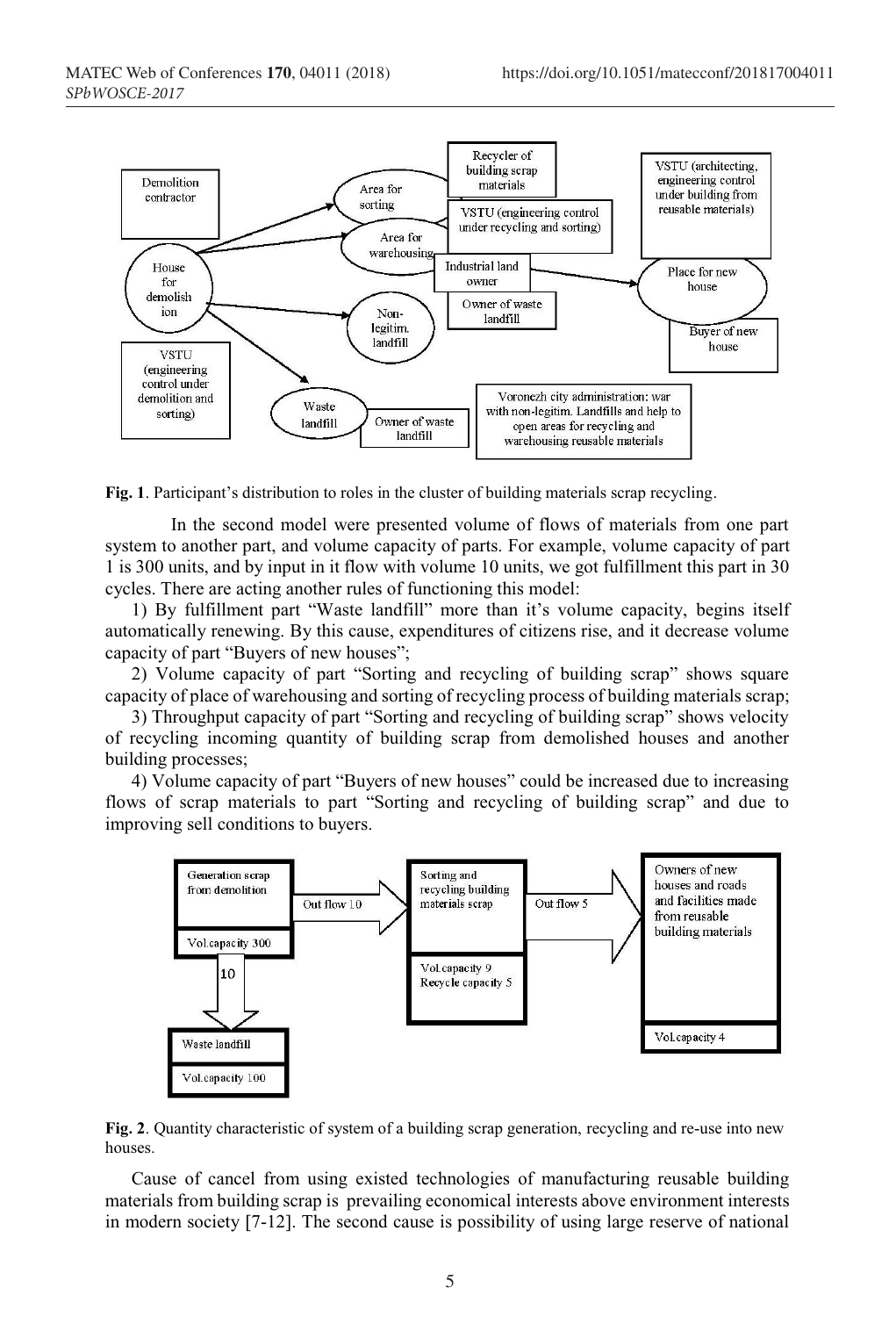land squares. But current land reserves each year decrease more and more because of run rising of cities. Thus, legitimacy waste landfills increase in squares, and open in new places. New waste landfills come closer and closer to forests, agricultural and fields and living areas. It brings high risk of peoples' poisoning and epidemic, and risk of treat wild animals and birds.

#### **References**

- 1. P. Drucker, *Management tasks in XXI century* (Unity, Moscow, 2000)
- 2. D. Parmenter, *Key Performance Indicators: Development, implementation and using decisive indicators* (Olymp-business,Moscow, 2008)
- 3. A. Agarkov, R. Golov, *Projecting and formation innovative industrial clusters* (Dashkov and Co, Moscow, 2016)
- 4. P. Goswami, D.K. Banwet, K.K. Goswami, Procedia **189**, 133-143 (2015)
- 5. J. Kádárová, M. Durkáčová, L. Kalafusová, Procedia Social and Behavioral Sciences **143**, 174-179 (2014)
- 6. C.D. Handson, A. Pimenta, P.D. Ball, Procedia CIRP **26**, 677-682 (2015)
- 7. S. Zolotukhin, Science herald of Voronezh architectural-building university Series: High technologies. Ecology, **63-66** (2011)
- 8. S. Kolodyazhny, S. Zolotukhin, A. Abramenko, O. Kukina, A. Vyazov, A. Lobosok, V. Mylovanova, *patent 2647521 Russian Federation, МПК E02D 27/01 (2006/01)*  (Voronezh State Technical University, 2017)
- 9. O. Artamonova, O. Kukina, M. Solokhin, *International conference " Deformation and crushing of materials and nanomaterials" Dfmn*, **638-640** (2013)
- 10. S.N. Zolotukhin, O.B. Kukina, A.A. Abramenko, E.A. Soloveva, E.A. Savenkova, IOP Conference Series: Earth and Environmental Science **90**, 012088 (2017)
- 11. S. Zolotukhin, A. Abramenko, V. Mischenko, Voronezh, Finance, economy and strategy **12(137)**, 69 – 77 (2017)
- 12. O. Kukina, PhD Thesis*,* (VGASU, Voronezh, 2002)
- 13. G. Assefa, C. Ambler, Sustainable Cities and Society **28**, 146-153 (2017)
- 14. J.Mehr, C. Vadenbo, B. Steubing, S. Hellweg, Resources, Conservation and Recycling **131**, 181-191 (2018)
- 15. A K. Ali, R. Badinelli, Procedia Engineering **145**, 164-171 (2016)
- 16. C. Gravinada, R. Miguel, A. Sattler, Resources, Conservation and Recycling **54-2**, 104- 112 (2009)
- 17. K. Höglmeier, G. Weber-Blaschke, K. Richter, Resources, Conservation and Recycling **117-B**, 304-314 (2017)
- 18. N. Dantata, A.Touran, J. Wang, Resources, Conservation and Recycling **44-1**, 1-15 (2015)
- 19. L.A. Akanbi, L.O. Oyedele, O.O. Akinade, A.O. Ajayi, M.D. Delgado, M. Bilal, S.A. Bello, Resources, Conservation and Recycling **129**, 175-186 (2018)
- 20. S. Huuhka, T. Kaasalainen, J.H. Hakanen, J. Lahdensivu, Resources, Conservation and Recycling **101**, 105-121 (2015)
- 21. J. Charytonowicz, M. Skowroński, Procedia Manufacturing **3**, 1633-1637 (2015)